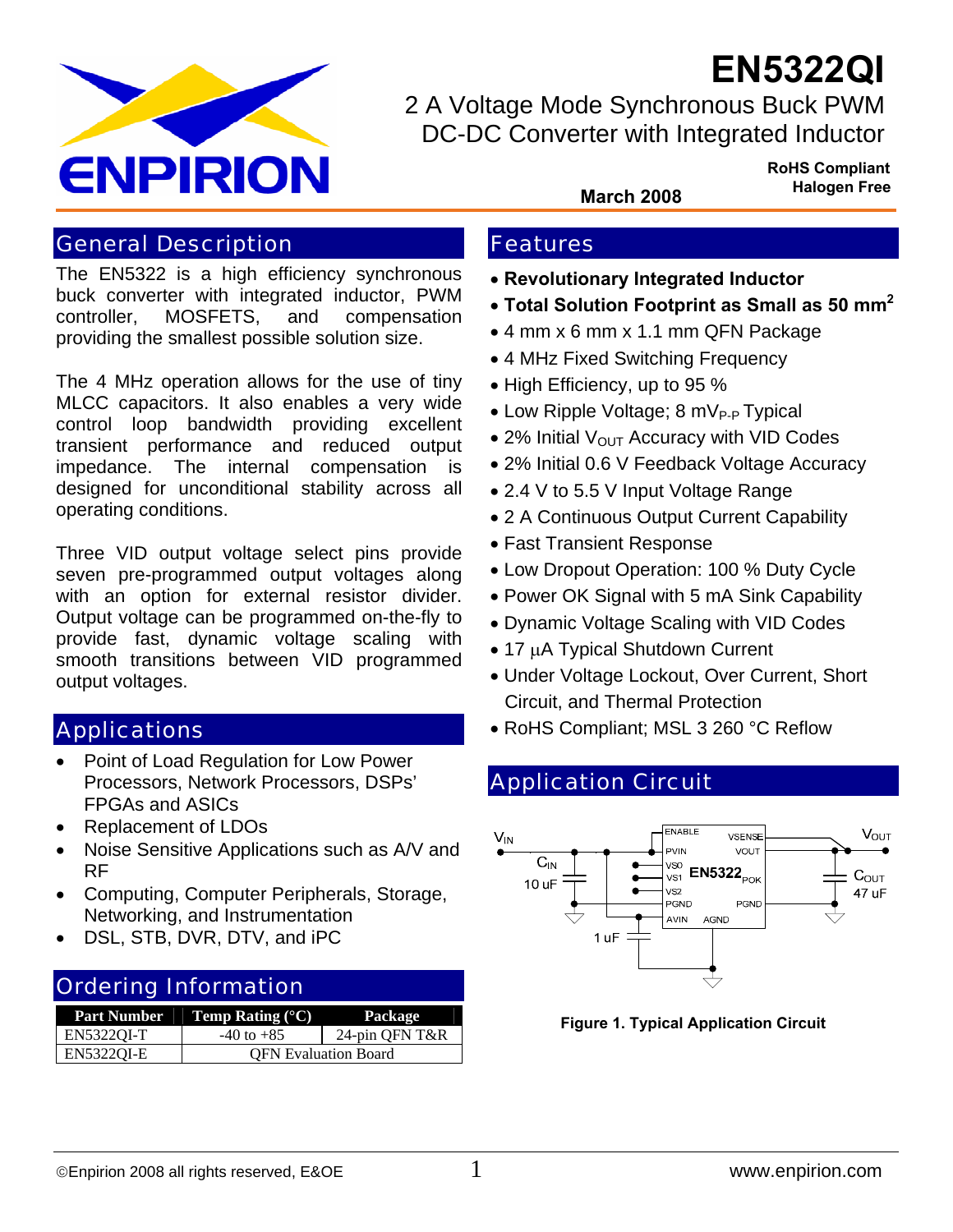## Absolute Maximum Ratings

**CAUTION**: Absolute maximum ratings are stress ratings only. Functional operation beyond recommended operating conditions is not implied. Stress beyond absolute maximum ratings may cause permanent damage to the device. Exposure to absolute maximum rated conditions for extended periods may affect device reliability.

| <b>Absolute Maximum Electrical Ratings</b>      | MIN              | <b>MAX</b>       |
|-------------------------------------------------|------------------|------------------|
| Voltages on: PVIN, AVIN, VOUT                   | $-0.3 V$         | 6.5V             |
| Voltages on: VSENSE, VS0, VS1, VS2, ENABLE, POK | $-0.3 V$         | $V_{IN}$         |
| Voltage on: VFB                                 | $-0.3V$          | 2.7V             |
| ESD Rating (Human Body Model)                   | $2$ kV           |                  |
| <b>ESD Rating (Charge Device Model)</b>         | 500 V            |                  |
| <b>Absolute Maximum Thermal Ratings</b>         |                  |                  |
| <b>Ambient Operating Range</b>                  | -40 $^{\circ}$ C | $+85 °C$         |
| Storage Temperature Range                       | $-65 °C$         | +150 $\degree$ C |
| Reflow Peak Body Temperature MSL3 (10 s)        |                  | +260 °C          |

# Thermal Characteristics

| <b>PARAMETER</b>                                                                                                               | <b>SYMBOL</b> | <b>MIN</b> | <b>TYP</b> | <b>MAX</b> | <b>UNITS</b>       |
|--------------------------------------------------------------------------------------------------------------------------------|---------------|------------|------------|------------|--------------------|
| <b>Thermal Shutdown</b>                                                                                                        | <b>SD</b>     |            | 155        |            | $\sim$             |
| <b>Thermal Shutdown Hysteresis</b>                                                                                             | SDH           |            | 15         |            | $\sim$             |
| Thermal Resistance: Junction to Case (0 LFM)                                                                                   | ⊎JC           |            |            |            | $\rm ^{\circ}$ C/W |
| Thermal Resistance: Junction to Ambient (0 LFM)*                                                                               | $\theta_{JA}$ |            | 36         |            | $\rm ^{\circ}$ C/W |
| .<br>the contract of the contract of the contract of the contract of the contract of the contract of the contract of<br>______ | .             | .          |            |            |                    |

\* Based on a 2 oz. copper board and proper thermal design in line with JEDEC EIJ-JESD51 standards

### Recommended Operating Conditions

| <b>PARAMETER</b>                      | <b>SYMBOL</b>   | MIN | <b>MAX</b>               | <b>UNITS</b> |
|---------------------------------------|-----------------|-----|--------------------------|--------------|
| Input Voltage Range                   | V <sub>IN</sub> | 2.4 | 5.5                      |              |
| Output Voltage Range                  | νουτ            | 0.6 | <b>V</b> DROPOUT<br>V IN |              |
| <b>Output Current</b>                 | <b>ILOAD</b>    |     |                          |              |
| <b>Operating Junction Temperature</b> |                 | -45 | $+125$                   | $\sim$       |

Note:  $V_{DROPOUT}$  is defined as ( $I_{LOAD}$  x Dropout Resistance) including temperature effect.

## Electrical Characteristics

 $V_{IN}$  = 5 V and T<sub>A</sub> = 25 °C, unless otherwise noted.

| <b>PARAMETER</b>                          | <b>SYMBOL</b>              | <b>TEST CONDITIONS</b>                                                                                                                                                                                                                                                                   | MIN                                                                | <b>TYP</b> | <b>MAX</b>                                                         | <b>UNITS</b> |
|-------------------------------------------|----------------------------|------------------------------------------------------------------------------------------------------------------------------------------------------------------------------------------------------------------------------------------------------------------------------------------|--------------------------------------------------------------------|------------|--------------------------------------------------------------------|--------------|
| <b>Operating Input Voltage</b>            | $V_{\text{IN}}$            |                                                                                                                                                                                                                                                                                          | 2.4                                                                |            | 5.5                                                                | V            |
| Under Voltage Lockout                     | V <sub>UVLO</sub>          | $V_{IN}$ going low to high                                                                                                                                                                                                                                                               |                                                                    | 2.2        |                                                                    | $\vee$       |
| <b>UVLO Hysteresis</b>                    |                            |                                                                                                                                                                                                                                                                                          |                                                                    | 0.15       |                                                                    | $\vee$       |
| Output Voltage with VID<br>Codes (Note 1) | $V_{\rm OUT}$              | $T_A = 25 °C$ ; $V_{IN} = 5V$<br>$I_{\text{LOAD}}$ = 100 mA<br>VS2 VS1 VS0 VOUT (V)<br>$\Omega$<br>3.3<br>$\Omega$<br>0<br>$\Omega$<br>2.5<br>$\Omega$<br>1.<br>$\Omega$<br>$\Omega$<br>1.8<br>$\Omega$<br>1.5<br>1<br>1.25<br>$\Omega$<br>$\Omega$<br>1.2<br>$\Omega$<br>1.<br>0<br>0.8 | $-2.0$<br>$-2.0$<br>$-2.0$<br>$-2.0$<br>$-2.0$<br>$-2.0$<br>$-2.0$ |            | $+2.0$<br>$+2.0$<br>$+2.0$<br>$+2.0$<br>$+2.0$<br>$+2.0$<br>$+2.0$ | $\%$         |
| <b>VFB Voltage</b>                        | $\mathsf{V}_{\mathsf{FB}}$ | $T_A = 25 °C$ ; $V_{IN} = 5V$                                                                                                                                                                                                                                                            | 0.588                                                              | 0.600      | 0.612                                                              | $\vee$       |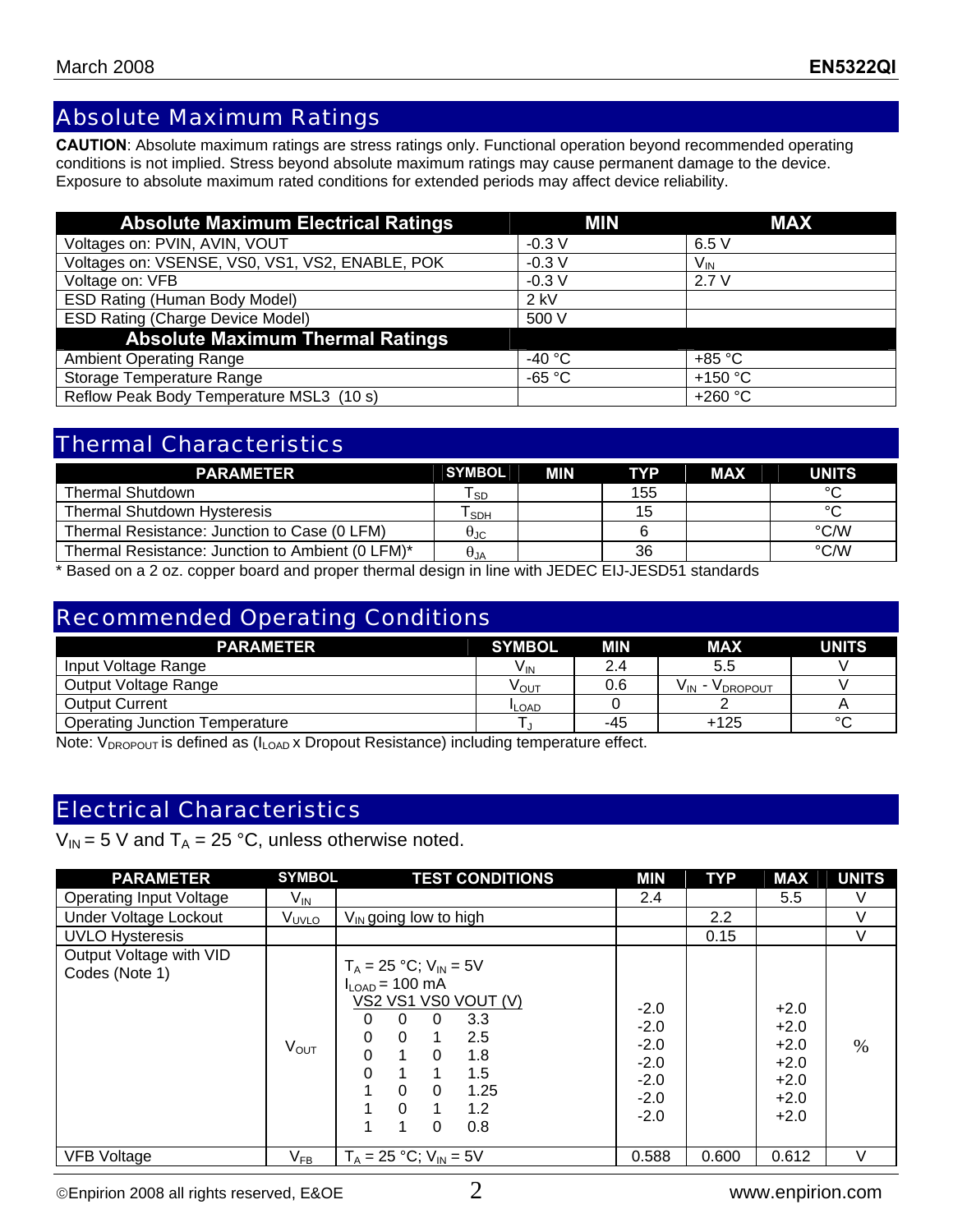| March 2008<br><b>EN5322QI</b>                      |                  |                                                                                                                                                                                                                                                                                                                                                                                                                                                             |                                                                    |            |                                                                    |               |
|----------------------------------------------------|------------------|-------------------------------------------------------------------------------------------------------------------------------------------------------------------------------------------------------------------------------------------------------------------------------------------------------------------------------------------------------------------------------------------------------------------------------------------------------------|--------------------------------------------------------------------|------------|--------------------------------------------------------------------|---------------|
| <b>PARAMETER</b>                                   | <b>SYMBOL</b>    | <b>TEST CONDITIONS</b>                                                                                                                                                                                                                                                                                                                                                                                                                                      | <b>MIN</b>                                                         | <b>TYP</b> | <b>MAX</b>                                                         | <b>UNITS</b>  |
|                                                    |                  | $I_{\text{LOAD}}$ = 100 mA, VS0 = VS1 = VS2 = 1                                                                                                                                                                                                                                                                                                                                                                                                             |                                                                    |            |                                                                    |               |
| Output Voltage with VID<br>Codes (Note 1)          | $V_{OUT}$        | 2.4 V $\leq$ V <sub>IN</sub> $\leq$ 5.5 V, I <sub>LOAD</sub> = 0 $\sim$ 2 A,<br>$-40^{\circ}C \leq T_A \leq +85^{\circ}C$<br><b>VS2 VS1 VS0 VOUT (V)</b><br>$\mathbf 0$<br>$\mathbf 0$<br>0<br>3.3<br>2.5<br>$\mathbf 0$<br>1<br>0<br>$\mathbf{1}$<br>1.8<br>$\pmb{0}$<br>$\pmb{0}$<br>$\pmb{0}$<br>$\mathbf{1}$<br>1.5<br>$\mathbf{1}$<br>1<br>$\mathbf 0$<br>1.25<br>0<br>$\mathbf{1}$<br>1.2<br>$\mathbf 0$<br>$\mathbf{1}$<br>0.8<br>1<br>1<br>$\Omega$ | $-3.0$<br>$-3.0$<br>$-3.0$<br>$-3.0$<br>$-3.0$<br>$-3.0$<br>$-3.5$ |            | $+3.0$<br>$+3.0$<br>$+3.0$<br>$+3.0$<br>$+3.0$<br>$+3.0$<br>$+3.0$ | $\%$          |
| <b>VFB Voltage</b>                                 | $V_{FB}$         | 2.4 V $\leq$ V <sub>IN</sub> $\leq$ 5.5 V, I <sub>LOAD</sub> = 0 $\sim$ 2 A,<br>$VSO = VS1 = VS2 = 1,$<br>$-40^{\circ}C \leq T_A \leq +85^{\circ}C$                                                                                                                                                                                                                                                                                                         | 0.582                                                              | 0.600      | 0.618                                                              | V             |
| Dynamic Voltage Slew Rate                          |                  |                                                                                                                                                                                                                                                                                                                                                                                                                                                             | 0.975                                                              | 1.5        | 2.025                                                              | V/ms          |
| <b>Soft Start Slew Rate</b>                        |                  |                                                                                                                                                                                                                                                                                                                                                                                                                                                             | 0.975                                                              | 1.5        | 2.025                                                              | V/ms          |
| VFB, ENABLE, VS0-VS2<br>Pin Input Current (Note 2) |                  | $-40^{\circ}C \leq T_A \leq +85^{\circ}C$                                                                                                                                                                                                                                                                                                                                                                                                                   |                                                                    |            | $+/-40$                                                            | nA            |
| ENABLE, VS0-VS2 Voltage<br>Threshold               |                  | Logic Low<br>Logic High                                                                                                                                                                                                                                                                                                                                                                                                                                     | 0.0<br>1.4                                                         |            | 0.4<br>$V_{IN}$                                                    | $\vee$        |
| POK Upper Threshold                                |                  | $V_{OUT}$ Rising                                                                                                                                                                                                                                                                                                                                                                                                                                            |                                                                    | 111        |                                                                    | $\%$          |
| POK Upper Threshold                                |                  | V <sub>OUT</sub> Falling                                                                                                                                                                                                                                                                                                                                                                                                                                    |                                                                    | 102        |                                                                    | $\frac{8}{6}$ |
| POK Lower Threshold                                |                  | V <sub>OUT</sub> Rising                                                                                                                                                                                                                                                                                                                                                                                                                                     |                                                                    | 92         |                                                                    | $\%$          |
| POK Lower Threshold                                |                  | V <sub>OUT</sub> Falling                                                                                                                                                                                                                                                                                                                                                                                                                                    |                                                                    | 90         |                                                                    | $\%$          |
| POK Low Voltage                                    |                  | $I_{SINK} = 5$ mA, $-40^{\circ}C \leq T_A \leq +85^{\circ}C$                                                                                                                                                                                                                                                                                                                                                                                                |                                                                    | 0.15       | 0.4                                                                | $\vee$        |
| POK Pin V <sub>OH</sub> Leakage<br>Current         |                  | POK High, -40°C $\leq$ T <sub>A</sub> $\leq$ +85°C                                                                                                                                                                                                                                                                                                                                                                                                          |                                                                    |            | 500                                                                | nA            |
| Shutdown Current                                   |                  | <b>ENABLE Low</b>                                                                                                                                                                                                                                                                                                                                                                                                                                           |                                                                    | 17         |                                                                    | μA            |
| <b>Quiescent Current</b>                           |                  | No Switching                                                                                                                                                                                                                                                                                                                                                                                                                                                |                                                                    | 800        |                                                                    | μA            |
| <b>Quiescent Current</b>                           |                  | Switching, $V_{OUT} = 1.2 V$                                                                                                                                                                                                                                                                                                                                                                                                                                |                                                                    | 15         |                                                                    | mA            |
| <b>Current Limit Threshold</b>                     |                  | 2.4 $V \le V_{IN} \le 5.5 V$ ,<br>$-40^{\circ}C \leq T_A \leq +85^{\circ}C$                                                                                                                                                                                                                                                                                                                                                                                 | 2.1                                                                | 3.0        |                                                                    | A             |
| <b>PFET On Resistance</b>                          |                  |                                                                                                                                                                                                                                                                                                                                                                                                                                                             |                                                                    | 160        |                                                                    | $m\Omega$     |
| <b>NFET On Resistance</b>                          |                  |                                                                                                                                                                                                                                                                                                                                                                                                                                                             |                                                                    | 60         |                                                                    | $m\Omega$     |
| <b>Dropout Resistance</b>                          |                  |                                                                                                                                                                                                                                                                                                                                                                                                                                                             |                                                                    | 200        | 300                                                                | $m\Omega$     |
| <b>Operating Frequency</b>                         | $F_{\text{OSC}}$ |                                                                                                                                                                                                                                                                                                                                                                                                                                                             |                                                                    | 4          |                                                                    | MHz           |
|                                                    |                  | $C_{\text{OUT}} = 1 \times 47 \mu F 1206 X5R M LCC,$<br>$V_{OUT} = 1.2 V, I_{LOAD} = 2 A$                                                                                                                                                                                                                                                                                                                                                                   |                                                                    | 14         |                                                                    | $mV_{P-P}$    |
| <b>Output Ripple Voltage</b>                       | VRIPPLE          | $C_{\text{OUT}} = 2 \times 22 \mu F$ 0805 X5R MLCC,<br>$V_{OUT} = 1.2 V, I_{LOAD} = 2 A$                                                                                                                                                                                                                                                                                                                                                                    |                                                                    | 8          |                                                                    | $mV_{P-P}$    |

Note 1: The tolerances hold true only if  $V_{\text{IN}}$  is greater than  $(V_{\text{OUT}} + V_{\text{DROPOUT}})$ .

Note 2: VFB, ENABLE, VS0-VS2 pin input current specification is guaranteed by design.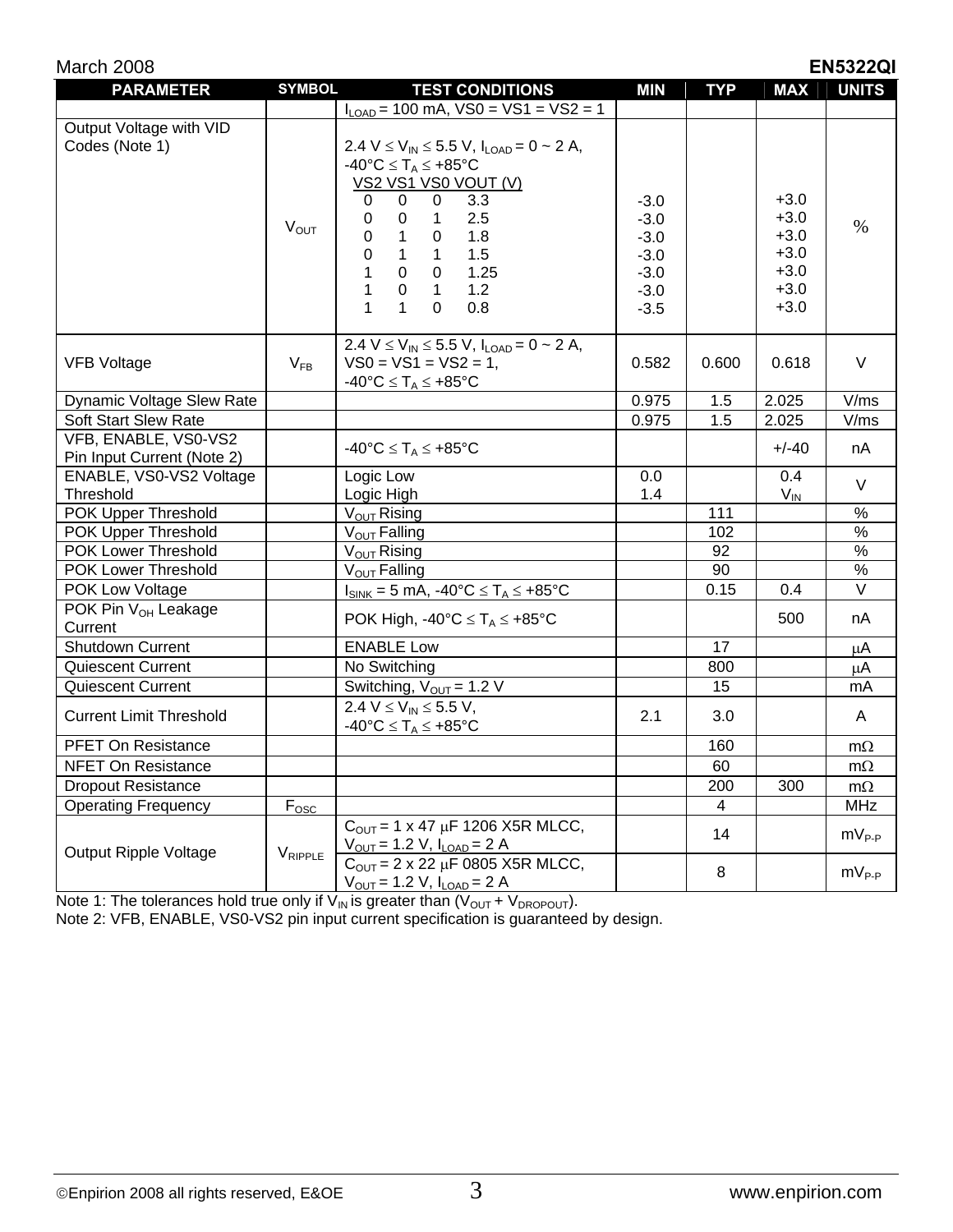# Pin Configuration



#### **Figure 2. Pin Diagram, Top View.**

## Pin Description

| <b>PIN</b> | <b>NAME</b>   | <b>FUNCTION</b>                                                                                                                                                                                                                                                                                                                 |
|------------|---------------|---------------------------------------------------------------------------------------------------------------------------------------------------------------------------------------------------------------------------------------------------------------------------------------------------------------------------------|
| $1, 21-24$ | NC(SW)        | No Connect. These pins are internally connected to the common drain output of the internal<br>MOSFETs. NC(SW) pins are not to be electrically connected to any external signal, ground, or<br>voltage. However, they must be soldered to the PCB. Failure to follow this guideline may result<br>in part malfunction or damage. |
| $2-3, 8-9$ | <b>PGND</b>   | Input/Output Power Ground. Connect these pins to the ground electrode of the input and<br>output filter capacitors. Refer to Layout Considerations section for details.                                                                                                                                                         |
| $4 - 7$    | <b>VOUT</b>   | Voltage and Power Output. Connect these pins to output capacitor(s).                                                                                                                                                                                                                                                            |
| $10 - 12$  | $VS2-0$       | Output Voltage Select. These pins set one of seven preset output voltages and the external<br>divider option (refer to Electrical Characteristics table for more details), and can be directly<br>pulled up to $V_{IN}$ or pulled down to GND; these pins must not be left floating.                                            |
| 13         | <b>VSENSE</b> | Sense Pin for Internally Programmed Output Voltages with VID Codes. For either VID code or<br>external resistor divider applications, connect this pin to the last local output filter capacitor for<br>internal compensation.                                                                                                  |
| 14         | <b>VFB</b>    | Feedback Pin for External Voltage Divider Network. Connect a resistor divider to this pin to set<br>the output voltage. Use 340 k $\Omega$ , 1% or better for the upper resistor.                                                                                                                                               |
| 15         | <b>AGND</b>   | Analog Ground for the Controller Circuits                                                                                                                                                                                                                                                                                       |
| 16         | <b>AVIN</b>   | Analog Voltage Input for the Controller Circuits. Connect this pin to the input power supply.<br>Use a 1 $\mu$ F bypass capacitor on this pin.                                                                                                                                                                                  |
| 17         | <b>POK</b>    | Power OK with an Open Drain Output. Refer to Power OK section.                                                                                                                                                                                                                                                                  |
| 18         | <b>ENABLE</b> | Input Enable. A logic high signal on this pin enables the output and initiates a soft start. A<br>logic low signal disables the output and discharges the output to GND. This pin must not be<br>left floating.                                                                                                                 |
| 19-20      | <b>PVIN</b>   | Input Power Supply. Connect to input supply. Decouple with input capacitor(s) to PGND.                                                                                                                                                                                                                                          |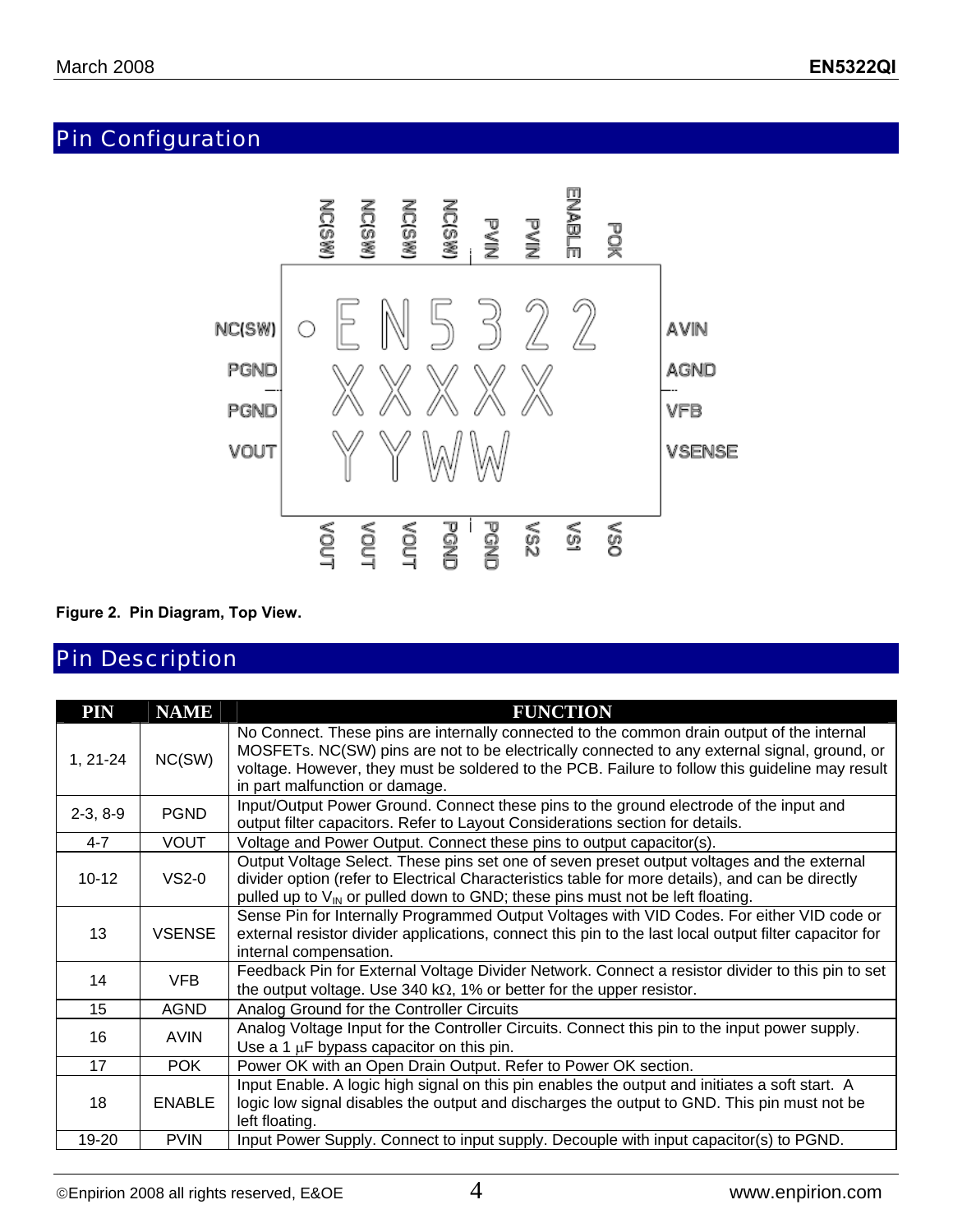

**Figure 3. Functional Block Diagram.**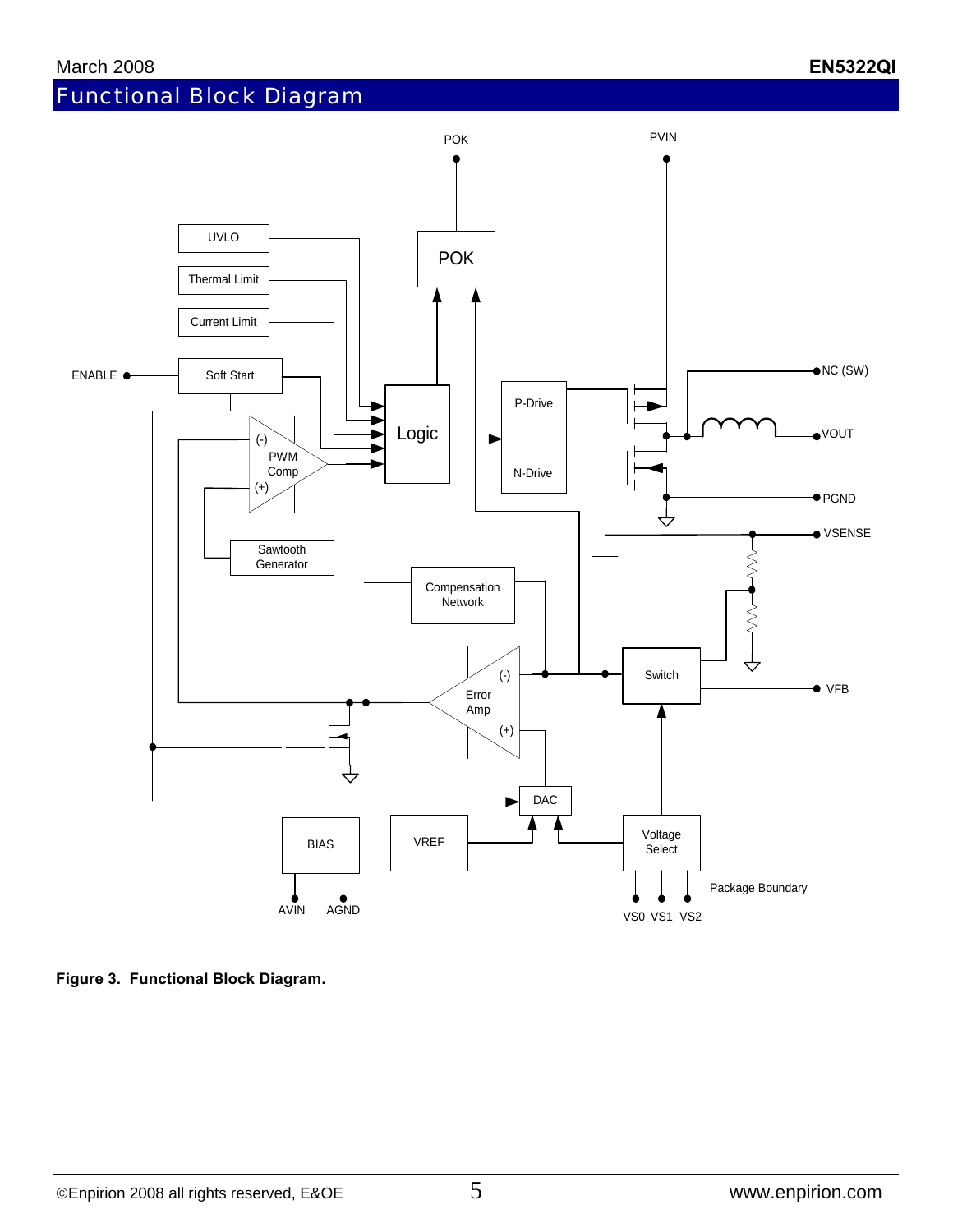

\* Leave  $R_{POK}$  open if the POK function is not used.

#### **Figure 4. Typical Application Circuit with VID Codes.**

(*NOTE:* Enable can be separated from PVIN if the application requires it)

## Typical Performance Characteristics

**Efficiency vs. Load Current (Vin = 5.0V)**

Circuit of Figure 4,  $V_{IN}$  = 5 V,  $V_{OUT}$  = 1.2 V and  $T_A$  = 25°C, unless otherwise noted.



**Efficiency vs. Load Current (Vin = 3.3V)**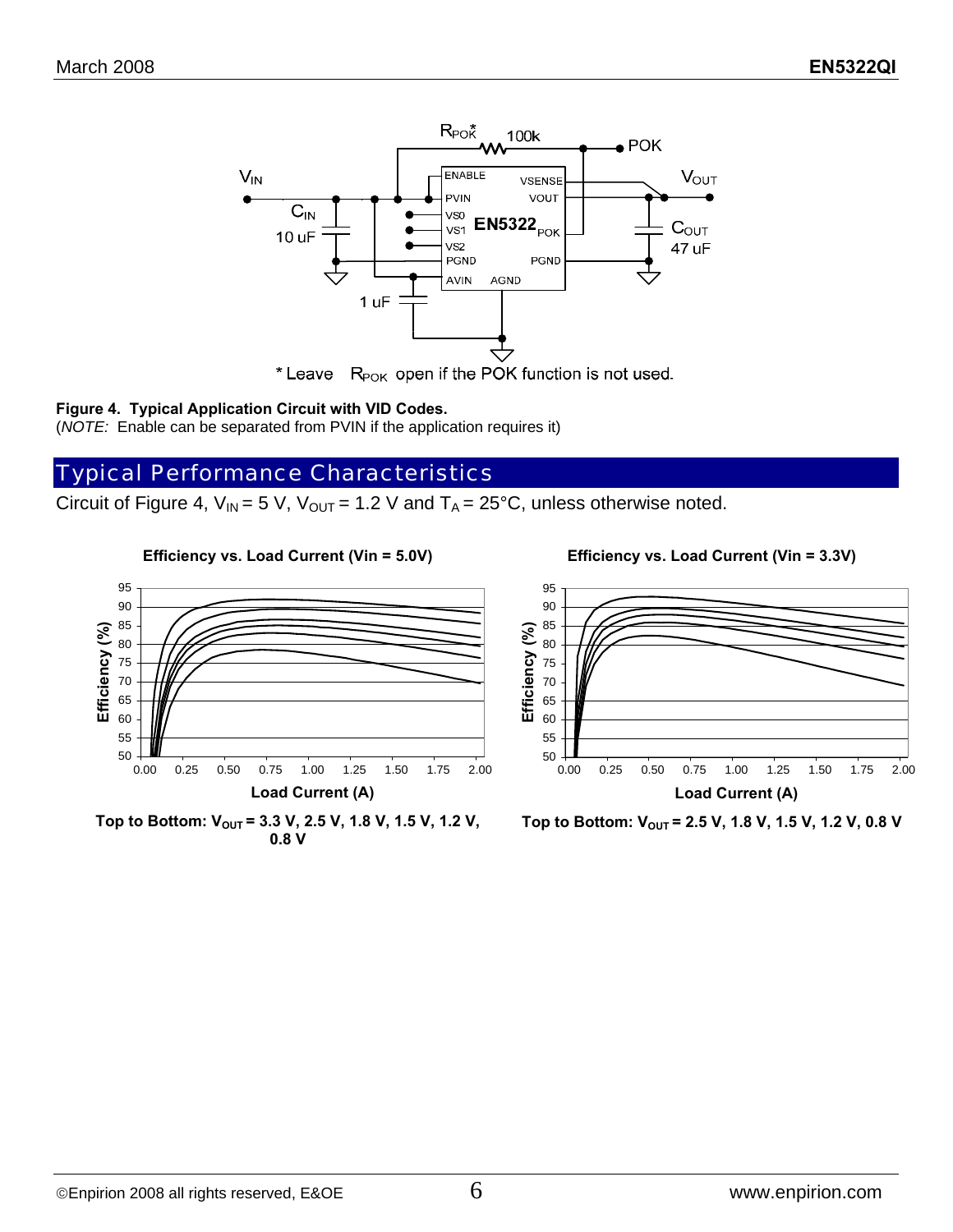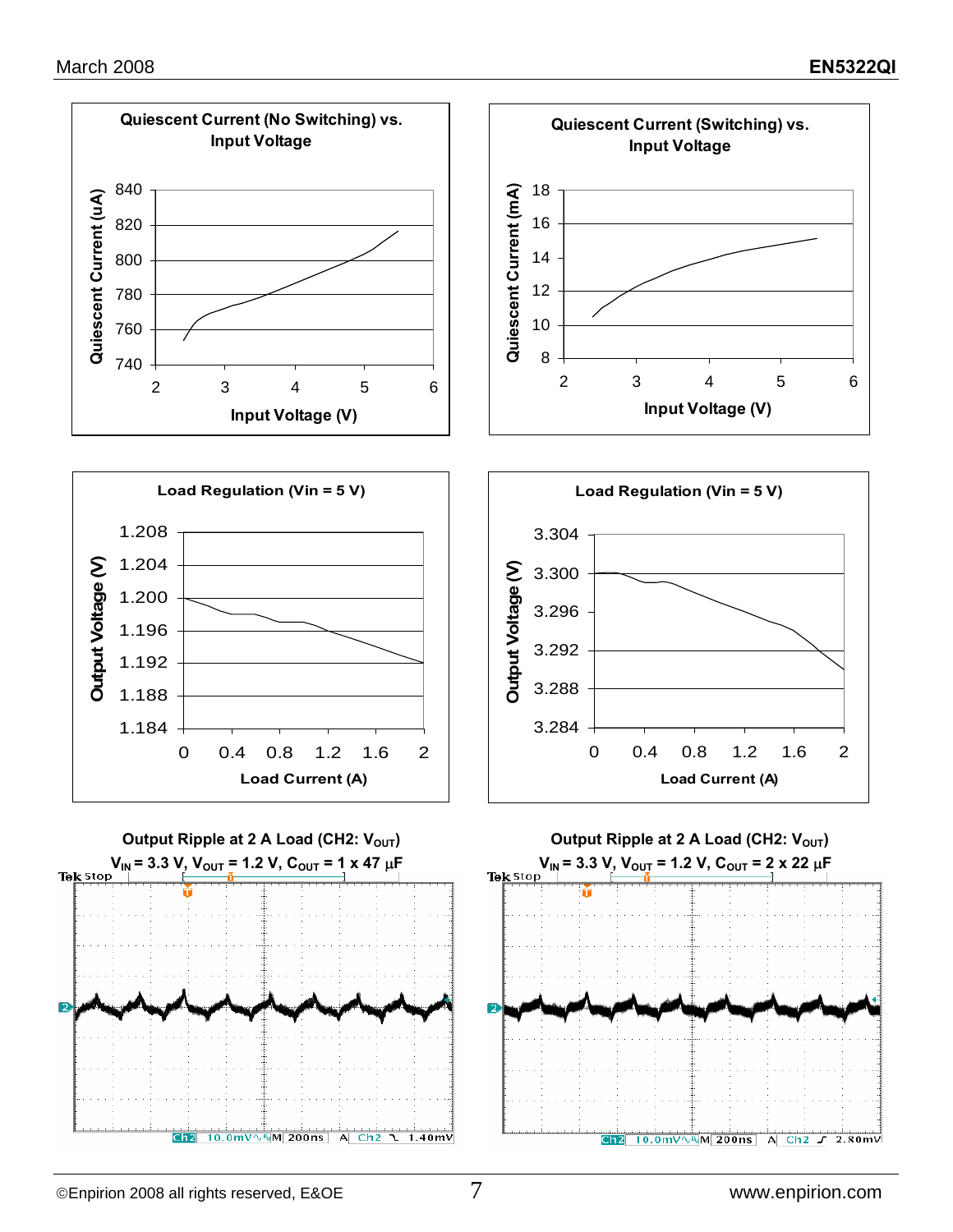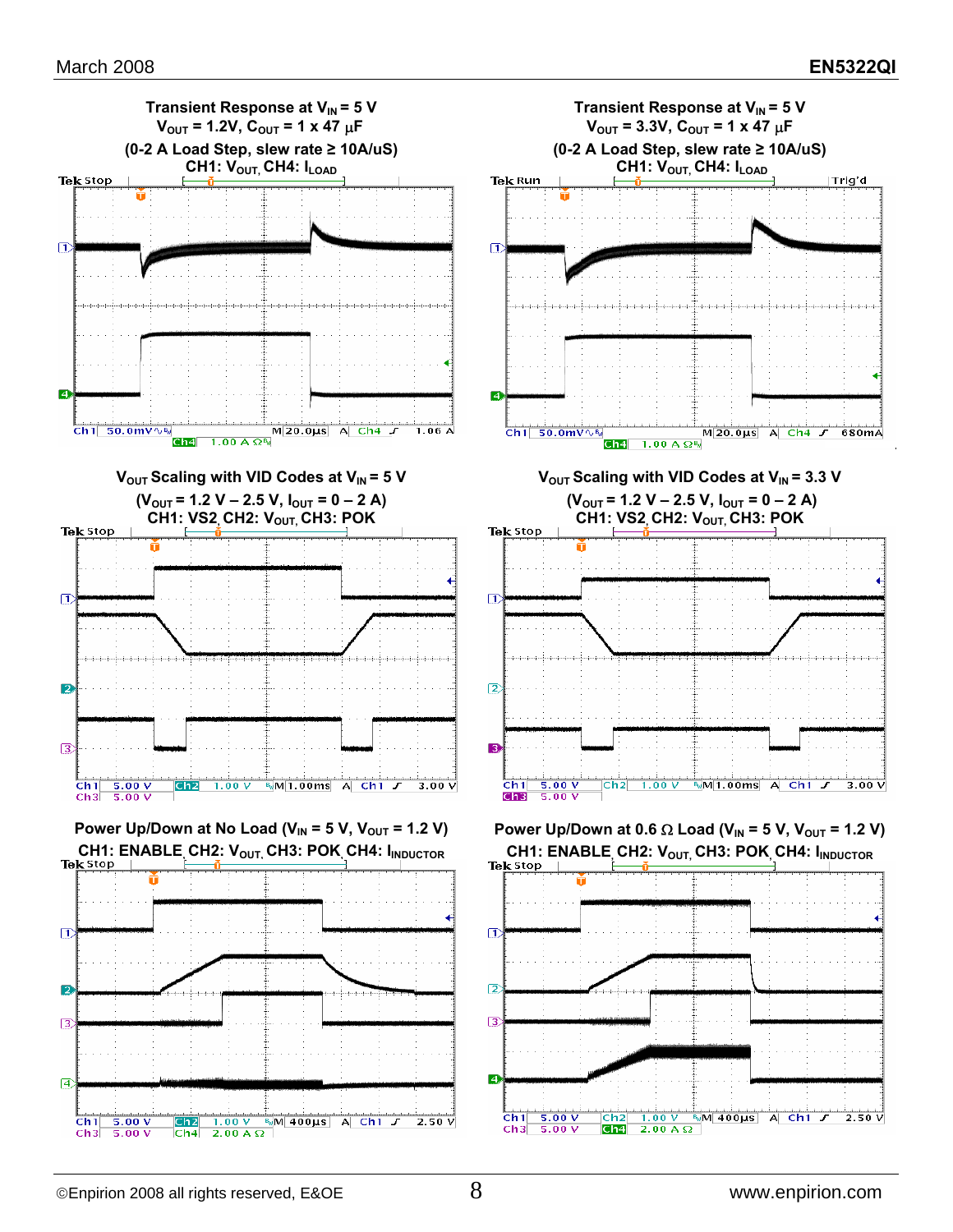



Output Over Load at No Load ( $V_{IN}$  = 5 V,  $V_{OUT}$  = 1.2 V) CH2: V<sub>OUT,</sub> CH3: POK<sub>,</sub> CH4: I<sub>INDUCTOR</sub>



## Functional Description

The EN5322 leverages advanced CMOS technology to provide high switching frequency, while also maintaining high efficiency.

Packaged in a 4 mm x 6 mm x 1.1 mm QFN, the EN5322 provides a high degree of flexibility in circuit design while maintaining a very small footprint. High switching frequency allows for the use of very small MLCC input and output filter capacitors.

The converter uses voltage mode control to provide high noise immunity, low output





Output Over Load at 2 A Load ( $V_{IN}$  = 5 V,  $V_{OUT}$  = 1.2 V) CH2: V<sub>OUT,</sub> CH3: POK, CH4: I<sub>INDUCTOR</sub>



impedance and excellent load transient response. No external compensation components are needed for most applications.

Output voltage is chosen from one of seven preset values via a three-pin VID voltage select scheme. An external divider option enables the selection of any output voltage  $\geq$  0.6 V. The VID pins can be toggled dynamically to implement glitch-free dynamic voltage scaling between any two VID preset values.

POK monitors the output voltage and signals if it is within ±10% of nominal. Protection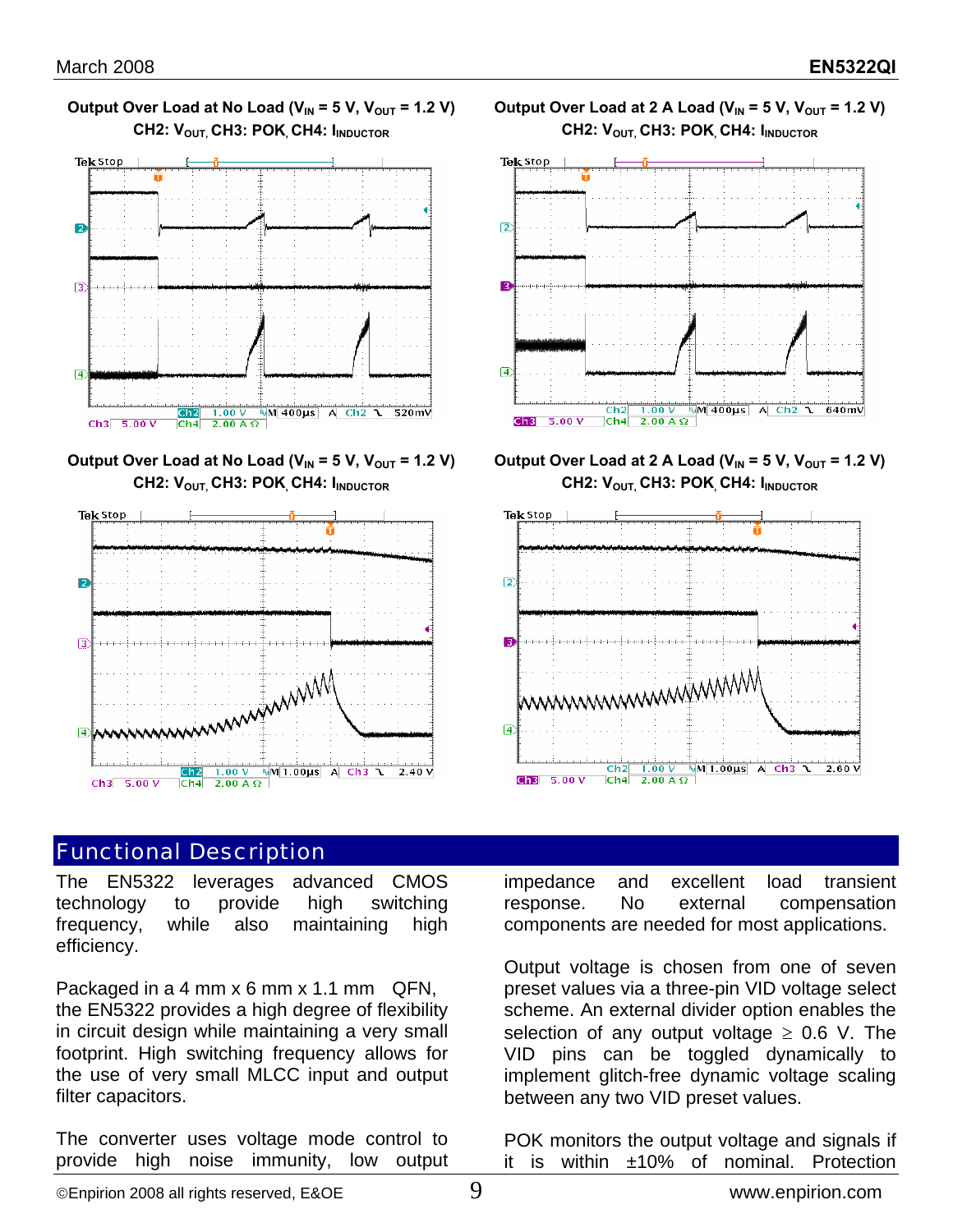features include under voltage lockout (UVLO), over current protection, short circuit protection, and thermal overload protection.

### **Stability over Wide Range of Operating Conditions**

The EN5322 utilizes an internal compensation network and is designed to provide stable operation over a wide range of operating conditions. To improve transient performance or reduce output voltage ripple with dynamic loads you have the option to add supplementary capacitance to the output. The EN5322 is stable with up to 60  $\mu$ F of output capacitance without compensation adjustment. Additional output capacitance above 60 µF can be accommodated with compensation adjustment depending on the application. The high switching frequency allows for a wide control loop bandwidth.

## **Soft Start**

The internal soft start circuit limits inrush current when the device starts up from a power down condition or when the ENABLE pin is asserted "high". Digital control circuitry sets the  $V<sub>OUT</sub>$  ramp rate to minimize input voltage ripple and inrush current to ensure a glitch-free start up. The soft start ramp rate is nominally 1.5 V/ms.

### **Over Current/Short Circuit Protection**

When an over current condition occurs,  $V_{\text{OUT}}$  is pulled low. This condition is maintained for a period of 1.2 ms and then a normal soft start cycle is initiated. If the over current condition still persists, this cycle will repeat.

An under voltage lockout circuit will hold off switching during initial power up until the input voltage reaches sufficient level to ensure proper operation. If the voltage drops below the UVLO threshold the lockout circuitry will again disable switching. Hysteresis is included to prevent chattering between UVLO high and low states.

#### **Enable**

The ENABLE pin provides means to shut down the converter or initiate normal operation. A logic high will enable the converter to go through the soft start cycle and regulate the output voltage to the desired value. A logic low will allow the device to discharge the output and go into shutdown mode for minimal power consumption. When the output is discharged, an auxiliary NFET turns on and limits the discharge current to 300 mA or below. In shutdown mode, the device typically drains 17µA. The ENABLE pin must not be left floating.

### **Thermal Shutdown**

When excessive power is dissipated in the device, its junction temperature rises. Once the junction temperature exceeds the thermal shutdown temperature 155 °C, the thermal shutdown circuit turns off the converter, allowing the device to cool. When the junction temperature drops 15 °C, the device will be reenabled and go through a normal startup process.

### **Power OK**

The EN5322 provides an open drain output to indicate if the output voltage stays within 92% to 111% of the set value. Within this range, the POK output is allowed to be pulled high. Outside this range, POK remains low. However, during transitions such as power up, power down, and dynamic voltage scaling, the POK output will not change state until the transition is complete for enhanced noise immunity.

**Under Voltage Lockout** The POK has 5 mA sink capability for events where it needs to feed a digital controller with standard CMOS inputs. When POK is pulled high, the pin leakage current is as low as 500 nA maximum over temperature. This allows a large pull up resistor such as 100 k $\Omega$  to be used for minimal current consumption in shutdown mode.

> The POK output can also be conveniently used as an ENABLE input of the next stage for power sequencing of multiple converters.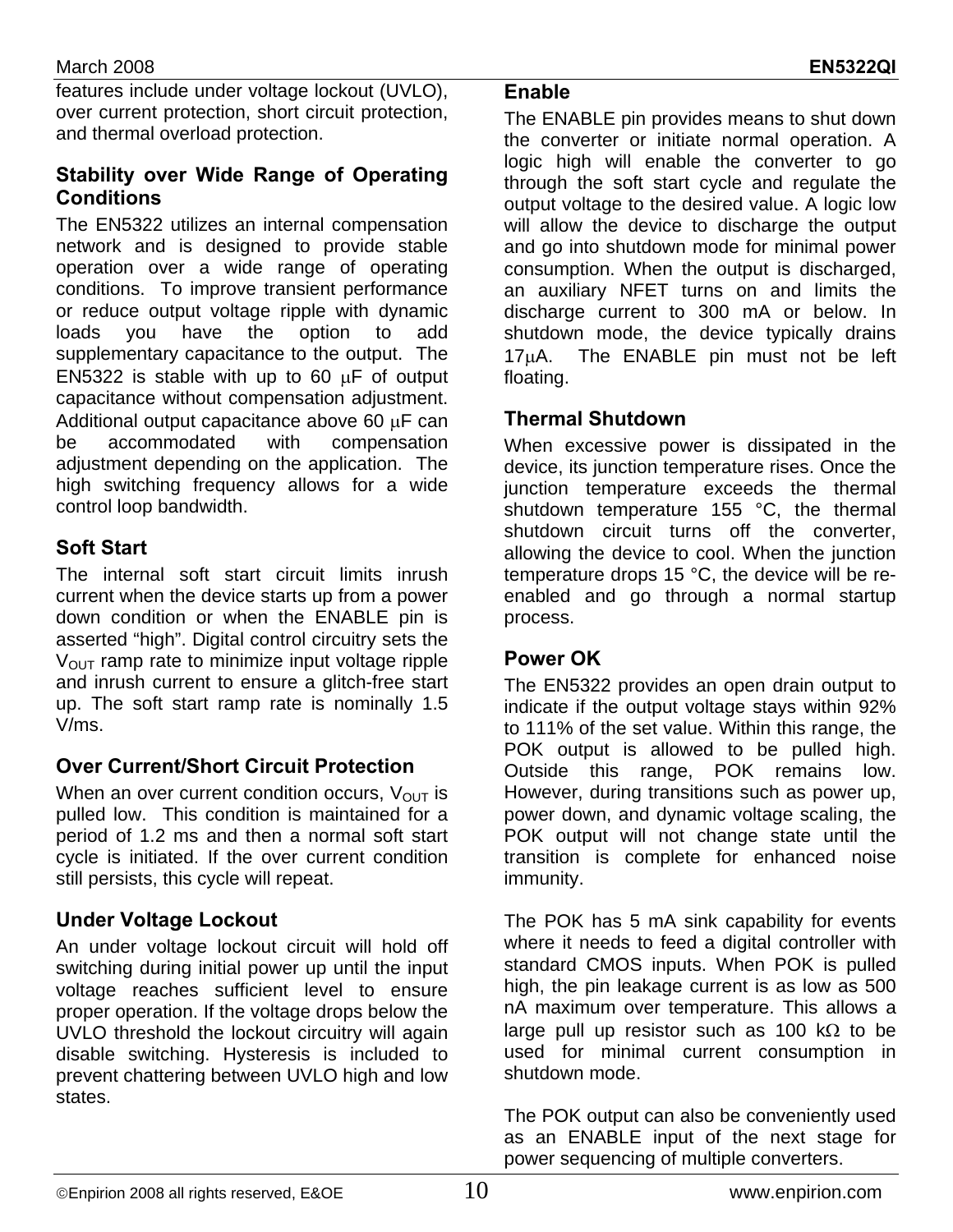

\* Leave  $R_{POK}$  open if the POK function is not used.

**Figure 5. Typical Application Circuit with External Resistor Divider.**  (*NOTE:* Enable can be separated from PVIN if the application requires it)

## Application Information

#### **Setting the Output Voltage**

To provide the highest degree of flexibility in choosing output voltage, the EN5322QI uses a 3 pin VID (Voltage ID) output voltage select arrangement. This allows the designer to choose one of seven preset voltages, or to use an external voltage divider. Figure 4 shows a typical application circuit with VID codes. Internally, the output of the VID multiplexer sets the value for the voltage reference DAC, which in turn is connected to the non-inverting input of the error amplifier. This allows the use of a single feedback divider with constant loop gain and optimum compensation, independent of the output voltage selected.

Table 1 shows the various VS0-VS2 pin logic states and the associated output voltage levels. A logic "1" indicates a connection to  $V_{\text{IN}}$ or to a "high" logic voltage level. A logic "0" indicates a connection to ground or to a "low" logic voltage level. These pins can be either hardwired to  $V_{IN}$  or GND or alternatively can be driven by standard logic levels. Logic low is defined as  $V_{LOW} \leq 0.4V$ . Logic high is defined as  $V_{HIGH} \ge 1.4V$ . Any level between these two values is indeterminate. These pins must not be left floating.

**Table 1. VID voltage select settings.** 

| VS <sub>2</sub> | VS <sub>1</sub> | VS <sub>0</sub> | V <sub>OUT</sub> |
|-----------------|-----------------|-----------------|------------------|
|                 | ი               | C               | 3.3V             |
|                 | 0               | 1               | 2.5V             |
| ∩               |                 | Ω               | 1.8V             |
|                 |                 | ٩               | 1.5V             |
|                 | 0               | Ω               | 1.25V            |
|                 | ი               |                 | 1.2V             |
|                 |                 | Ω               | 0.8V             |
|                 |                 | 4               | User             |
|                 |                 |                 | Selectable       |

#### **External Voltage Divider**

As described above, the external voltage divider option is chosen by connecting the VS0, VS1, and VS2 pins to VIN or logic "high". The EN5322QI uses a separate feedback pin,  $V_{FB}$ , when using the external divider. VSENSE must be connected to  $V_{\text{OUT}}$  as indicated in Figure 5.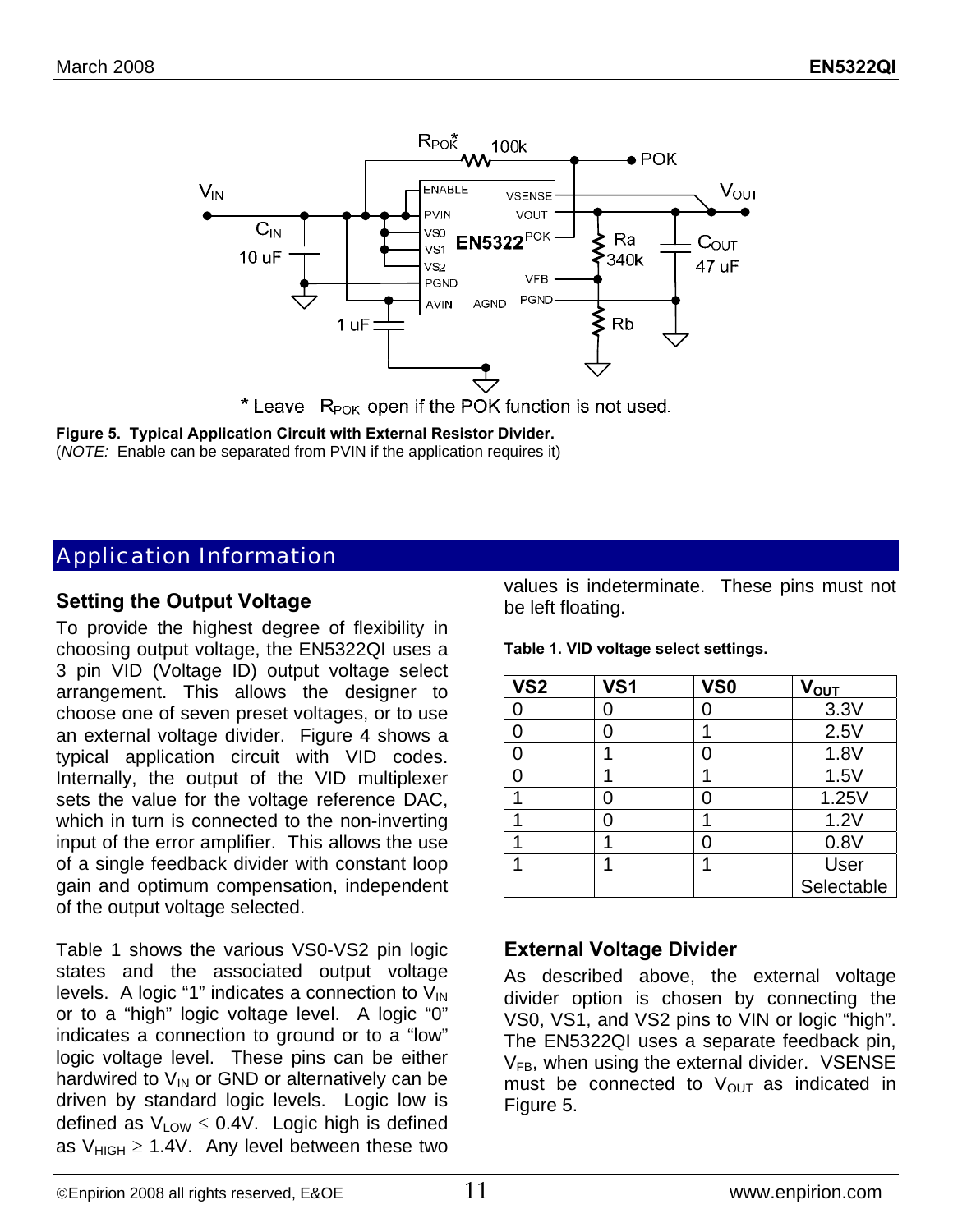If the external voltage divider option is chosen, use 340 kΩ, 1% or better for the upper resistor Ra. Then the value of the bottom resistor Rb in kΩ is given as:

$$
Rb = \frac{204}{V_{OUT} - 0.6}k\Omega
$$

Where  $V_{\text{OUT}}$  is the output voltage. Rb should also be a 1% or better resistor.

## **Input and Output Capacitor Selection**

Low ESR MLC capacitors with X5R or X7R or equivalent dielectric should be used for input and output capacitors. Y5V or equivalent dielectrics lose too much capacitance with frequency, DC bias, and temperature. Therefore, they are not suitable for switchmode DC-DC converter filtering, and must be avoided.

A 10  $\mu$ F, 10 V, 0805 MLC capacitor is needed on PVIN for all applications. A 1  $\mu$ F, 10 V, 0402 MLC capacitor on AVIN is needed for high frequency bypass to ensure clean chip supply for optimal performance.

A 47 µF, 6.3 V, 1206 MLC capacitor is recommended on the output for most applications. The output ripple can be reduced by approximately 50% by using  $2 \times 22 \mu F$ , 6.3V, 0805 MLC capacitors rather than 1 x 47 µF.

|                    | <b>Description</b>                   | Mfg.        | P/N                |
|--------------------|--------------------------------------|-------------|--------------------|
| $\mathtt{C_{IN}}$  | 10 <sub>u</sub> F, 10 <sub>V</sub> , | Taiyo Yuden | LMK212BJ106KG      |
|                    | X5R, 10%,                            | Murata      | GRM21BR71A106KE51L |
|                    | 0805                                 | Panasonic   | ECJ-2FB1A106K      |
| $\mathtt{C_{OUT}}$ | $47\mu$ F, 6.3V,                     | Taiyo Yuden | JMK316BJ476ML      |
|                    | X5R, 20%,                            | Murata      | GRM31CR60J476ME19L |
|                    | 1206                                 | Kemet       | C1206C476M9PACTU   |

# **POK Pull Up Resistor Selection**

POK can be pulled up through a resistor to any voltage source as high as  $V_{IN}$ . The simplest way is to connect POK to the power input of the converter through a resistor. A 100 kΩ pull up resistor is typically recommended for most

applications for minimal current drain from the voltage source and good noise immunity. POK can sink up to 5mA.

## **Layout Considerations**

Proper layout and placement of external components is critical to optimal functioning of the converter and for minimizing radiated and conducted noise.

Follow these layout guidelines as demonstrated on the EN5322 customer eval boards:

- 1. Input and output capacitors should be placed on the same side of the PCB as the EN5322 and immediately adjacent to their respective pins on the package. To minimize parasitic inductances, the traces for making these connections should be as short and wide as possible.
- 2. A row of vias connecting these capacitors' ground pads to the PCB GND plane should be placed along the edge of the capacitor ground copper closest to the positive capacitor pads. These vias should start as close to the device as possible and continue underneath the capacitors.
- 3. Avoid adding a test pin or test pad for NC(SW) pins on the PCB. Doing so can compromise the GND plane and result in degradation of the performance.
- 4. There should be as many vias as possible connecting the thermal pad under the device to the PCB GND plane for best thermal performance. Ideally, the vias should have a drill diameter of 0.33 mm (10 mils) with at least 1 oz copper plating in the barrel.
- 5. Keep the input and output current loops separate from each other as much as possible. Keep sensitive signals on the PCB away from the power supply circuit.
- 6. Connect the VSENSE trace to the last local output capacitor. Make sure the trace inductance between the output capacitors and the sensing point is minimized. The VSENSE trace should also be kept away from noisy signals that can contaminate it.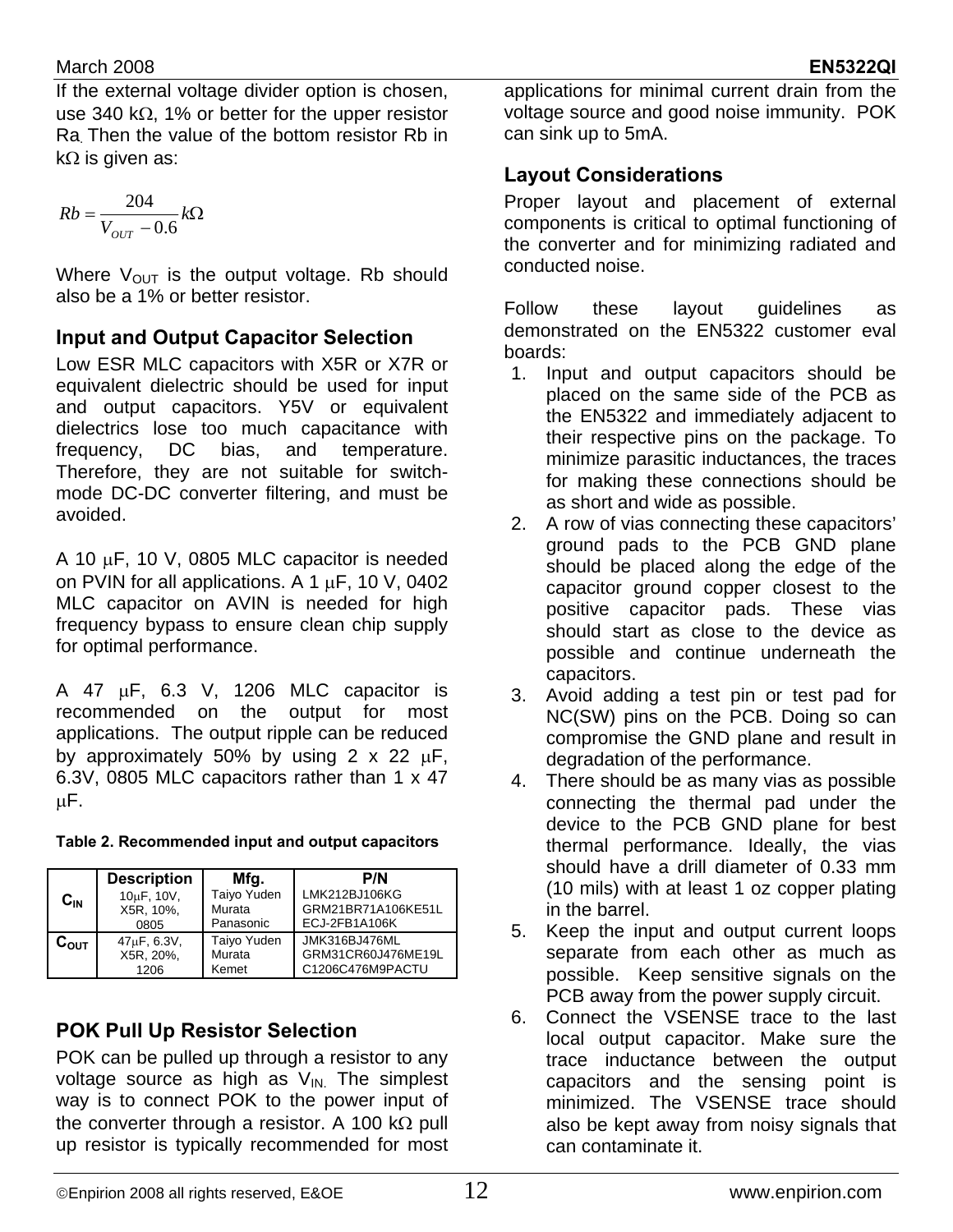#### March 2008 **EN5322QI**

- 7. When using multiple converters on the same PCB, try to minimize any crosstalk between them:
	- Keep the input circuit of any converter away from the output circuit of any other converter.
	- Isolate the input circuits from each other by connecting all the inputs to a common point using a star connection. Add a 2.2 µF bypass capacitor to the GND plane at the star connection. Some applications may benefit from an SMT ferrite bead between the input capacitor of each converter and the star connection point.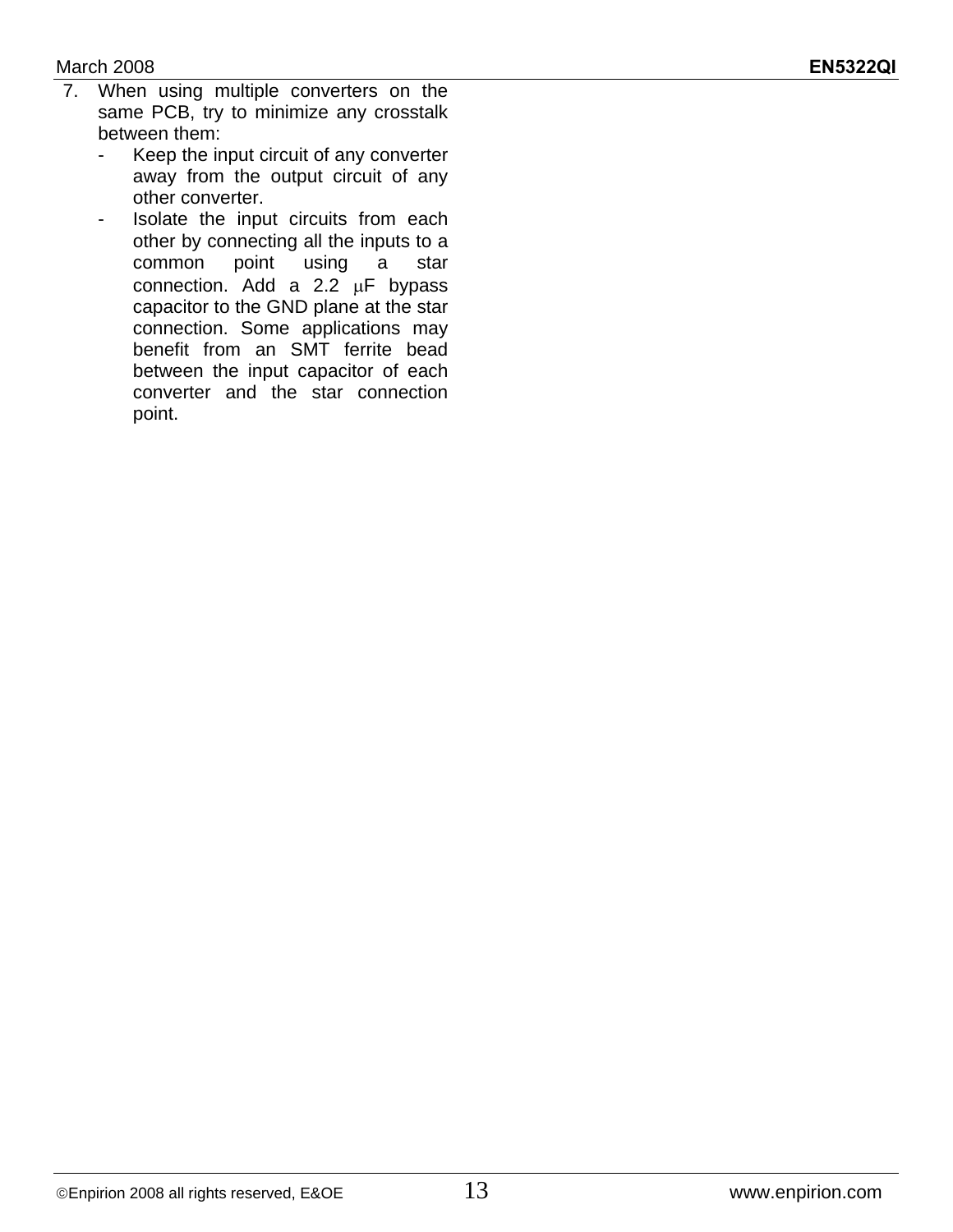# Design Considerations for Lead-Frame Based Modules

#### **Exposed Metal Pads on Package Bottom**

QFN lead-frame based package technology utilizes exposed metal pads on the bottom of the package that provide improved thermal dissipation and low package thermal resistance, smaller package footprint and thickness, large lead size and pitch, and excellent lead co-planarity. As the EN5322 package is a fully integrated module consisting of multiple internal devices, the lead-frame provides circuit interconnection and mechanical support of these devices resulting in multiple exposed metal pads on the package bottom.

Only the two large thermal pads and the perimeter leads are to be mechanically/electrically connected to the PCB through a SMT soldering process. All other exposed metal is to remain free of any interconnection to the PCB. Figure 6 shows the recommended PCB metal layout for the EN5322 package. A GND pad with a solder mask "bridge" to separate into two pads and 24 signal pads are to be used to match the metal on the package. The PCB should be clear of any other metal, including traces, vias, etc., under the package to avoid electrical shorting.



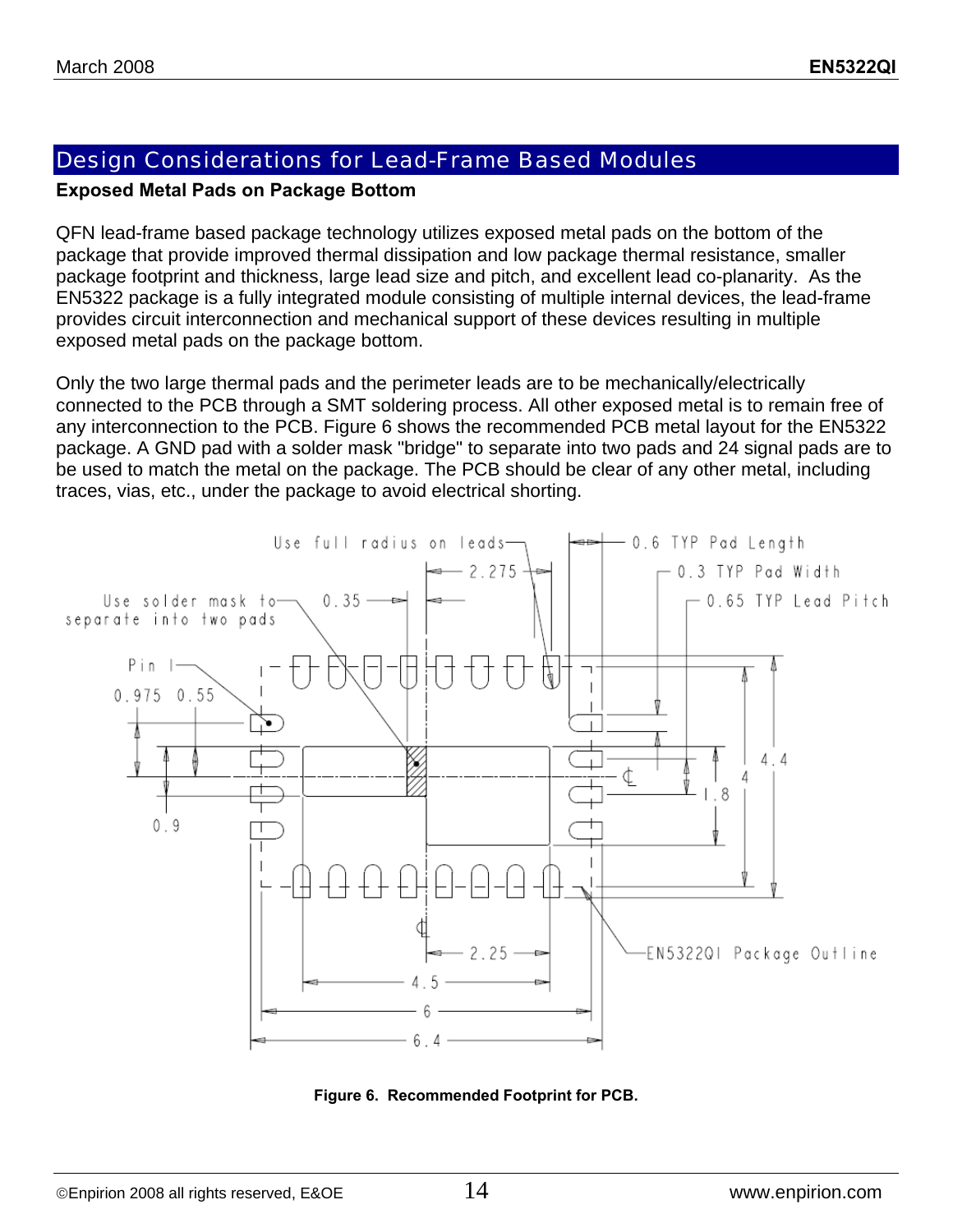